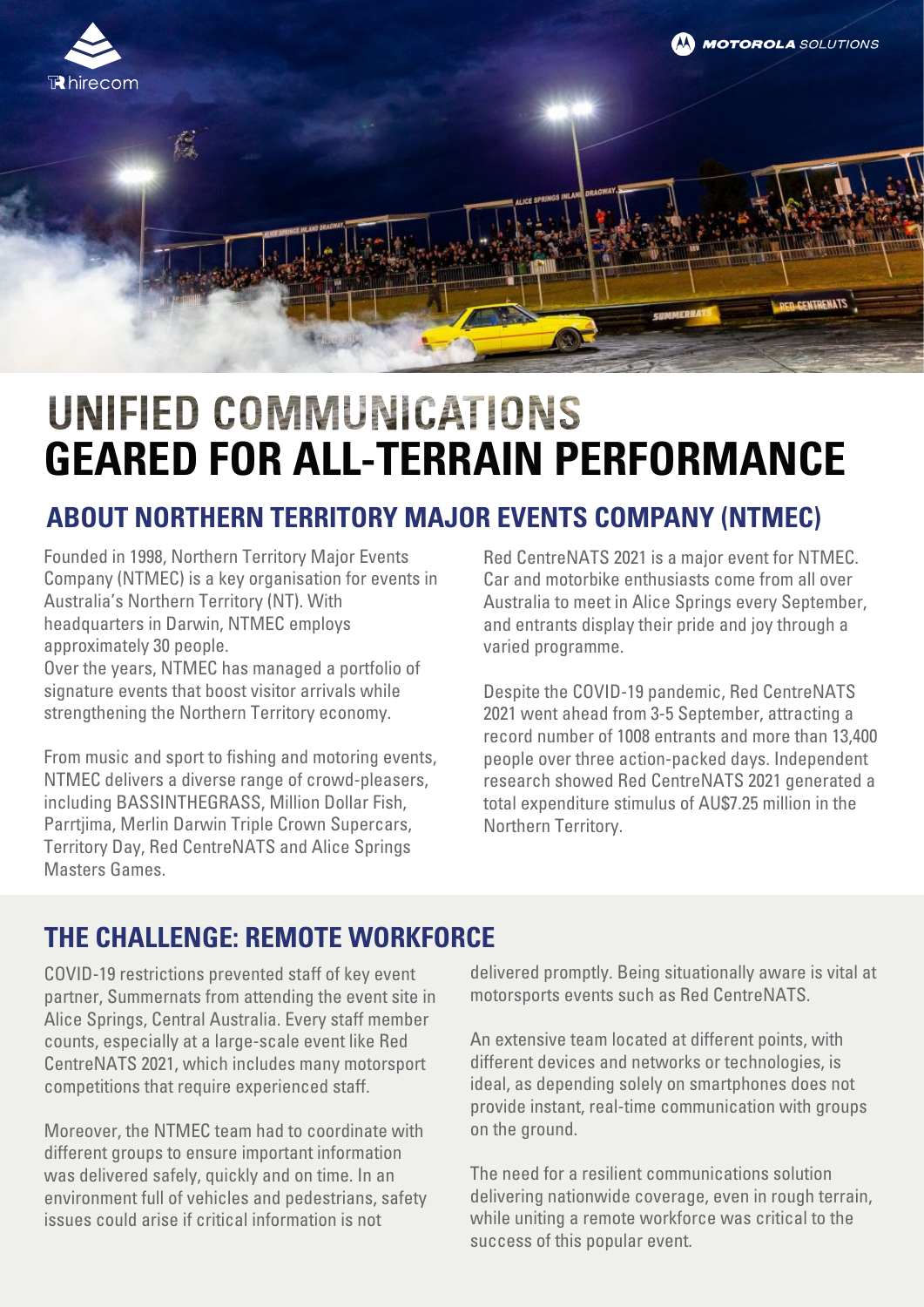

## **THE SOLUTION: UNIFIED TEAM COMMUNICATIONS**

TR Hirecom, a Motorola Solutions Partner who has worked with NTMEC for about 12 years, provided a MOTOTRBO Capacity Plus Digital Radio System and WAVE PTX integration through the WAVE gateway utilising LTE connectivity.

This solution unified team communications, connecting staff working in different states and in Alice Springs, where the event was, to ensure the safe and effective delivery of Red CentreNATS 2021.

Within a week, TR Hirecom deployed the Motorola equipment with pre-configured dial-in settings while remotely assisting the NTMEC and Summernats event teams. TR Hirecom also provided personalised access to the MOTORBO digital mobile radios and WAVE PTX system while delivering user training to ensure a successful deployment.

Support staff worked remotely and connected seamlessly with the on-site event team throughout the three-day festival.





Wherever the competition, everyone was on the grid to ensure the event ran smoothly. The WAVE PTX integration efficiently connected with all event team members. Those who were away from the event site could easily perform their tasks, such as to conduct remote judging, and ensure competition control with critical intelligence such as details of entrants and starting positions."<br>-"

Celia de Latour Senior Events Manager of NTMEC

The WAVE PTX system provided the centralised event management structure, essential for coordinating the fast-paced schedule of time-sensitive motoring competitions. Instantly, the event team could plug into different networks to access multimedia content in video, document or location data.

TR Hirecom set up 10 TalkGroups for the event team to seamlessly communicate across any smartphone, radio device, personal computer or tablet with the WAVE PTX Mobile App. Within days, TR Hirecom also set up 131 WAVE PTX subscribers for the event team to meet changing event requirements.

Ben Pollock, Rental & Sales Manager at TR Hirecom, said, "The MOTOTRBO Capacity Plus and WAVE PTX integration delivered the ideal solution for NTMEC to manage the eagerly anticipated Red CentreNATS 2021 event. Team members were spread across different locations and empowered to share event-critical information over different devices whether on smartphones or over MOTOTRBO radios."